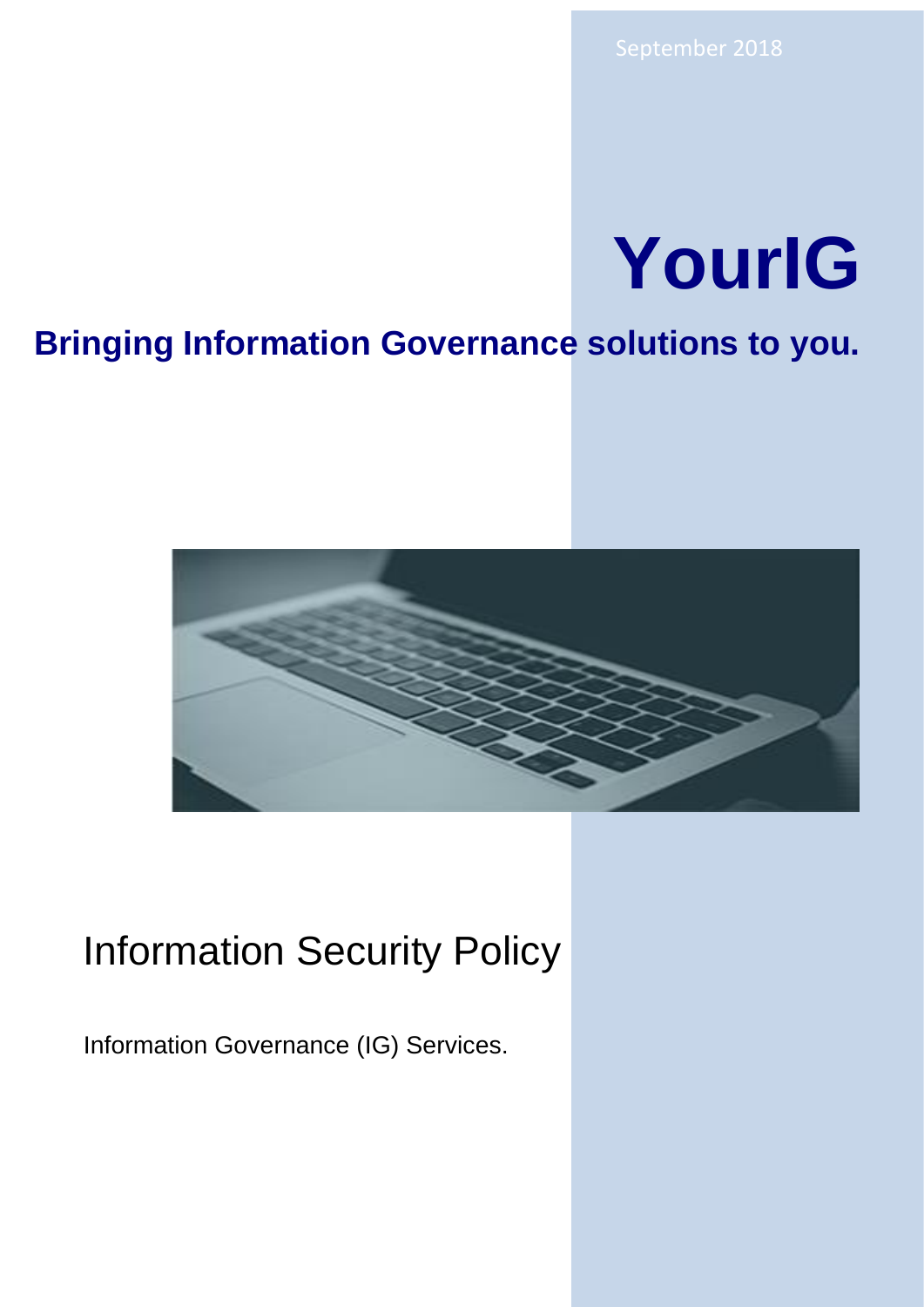



### **Information & Cyber Security Policy for Schools**

#### **1. Policy Statement**

Cotwall End Primary School will ensure the protection of all information assets within the custody of the School.

High standards of confidentiality, quality and availability of information will be maintained at all times.

#### **2. Purpose**

Information is a major asset that the school has a responsibility and requirement to protect. The secure running of the school is dependent on information being held safely and securely.

Information used by the school exists in many forms and this policy includes the protection of information stored electronically, transmitted across networks and printed or written on paper. It also includes any information assets in Cyberspace (The Cloud). UK Cyber Security Strategy 2011 defined Cyberspace as:

#### **"Cyberspace is an interactive domain made up of digital networks that is used to store, modify and communicate information. It includes the internet, but also the other information systems that support our businesses, infrastructure and services".**

Protecting personal information is a legal requirement under the Data Protection Act 1998.

The school must ensure that it can provide appropriate assurances to its pupils, parents and staff about the way that it looks after information ensuring that their privacy is protected and their personal information is handled professionally.

Protecting information assets is not simply limited to covering the information (electronic data or paper records) that the school maintains. It also addresses who has access to that information, the processes they follow and the physical computer equipment used to access them.

This Information Security Policy addresses all of these areas to ensure that high confidentiality, quality and availability standards of information are maintained.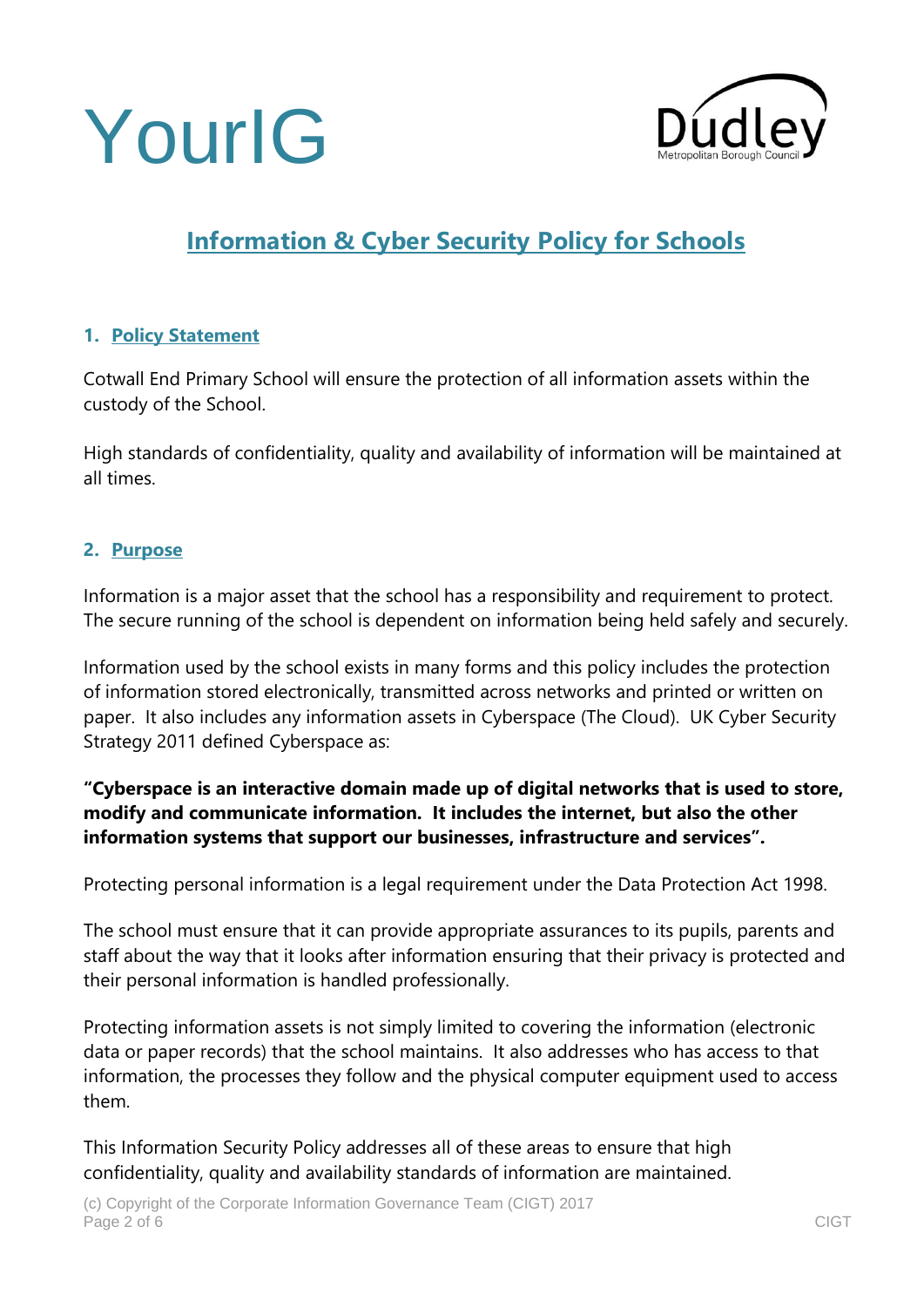The following policy details the basic requirements and responsibilities for the proper management of information assets.

#### **3. Scope**

This Information Security Policy applies to all systems, people and school processes that make up the school's information systems. This includes all Governors, school staff and agents of the school who have access to Information Systems or information used for school purposes.

#### **4. Definition**

This policy should be applied whenever school information systems or information is used.

Information can take many forms and includes, but is not limited to, the following:

- Hard copy data printed or written on paper.
- Data stored electronically (on site, on a network or in the cloud).
- Communications sent by post / courier or using electronic means.
- Stored tape or video.
- Speech.

#### **5. Risks**

The school recognises that there are risks associated with users accessing and handling information in order to conduct official school business.

This policy aims to mitigate the following risks:

- The non-reporting of Information Security incidents
- The inadequate management of records
- The inadequate destruction of data
- The unauthorised user access to information, Information Systems and facilities

Non-compliance with this policy could have a significant effect on the efficient operation of the school and may result in financial loss and embarrassment.

#### **6. Roles and Responsibilities**

It is the responsibility of each member of staff to adhere to this policy, standards and procedures. It is the school's responsibility to ensure the security of their information, ICT assets and data. **All** members of the school community have a role to play in information security. Refer to Appendix 1 for information on the role of the Senior Information Risk Owner (SIRO) and Information Asset Owners (IAO).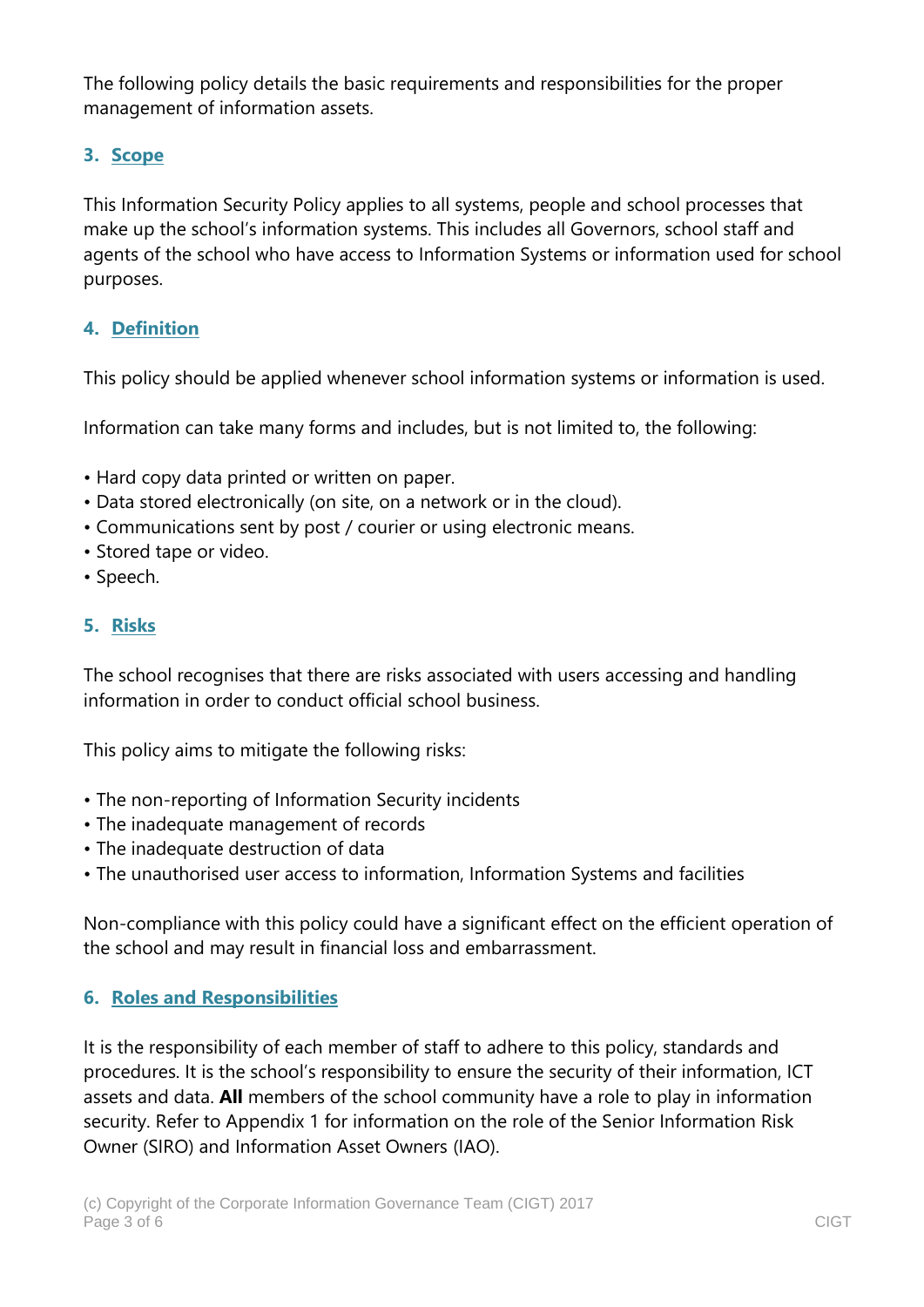#### **7. Guidance Documents**

The following guidance documents are directly relevant to this policy.

- Data Protection Policy
- E-Safety Policy for Schools (DGfL)
- Technical Controls Policy (DGfL)
- Homeworking Guidance
- Staff Guardianship Form (DGfL)
- Bring your own device to Work (DGfL)
- Protective Marking
- Information Asset Registers
- Security Incident Reporting Guidance
- Policy Governing the operation of CCTV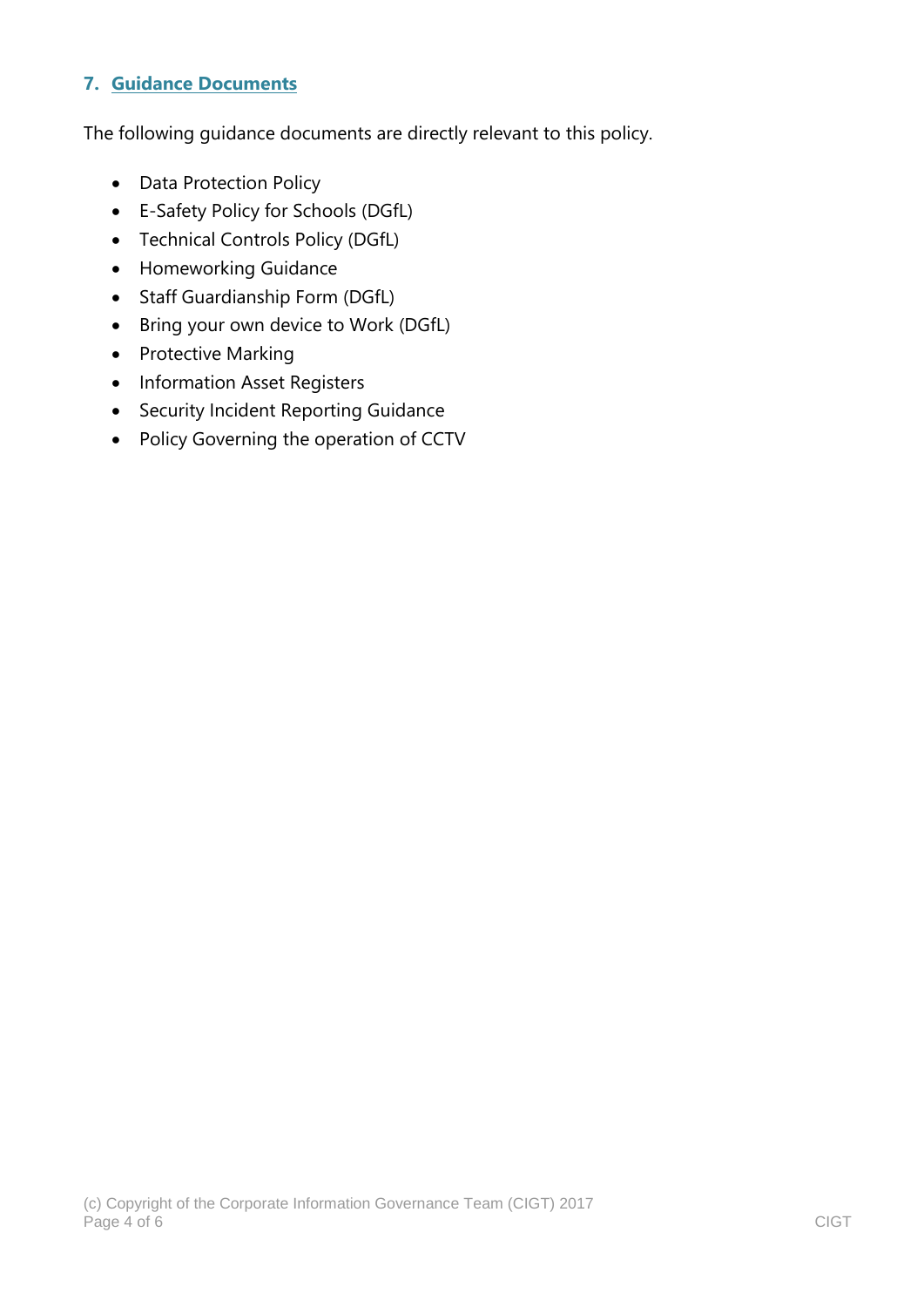#### **Appendix 1**

#### **1. Roles and Responsibilities**

#### **Role of the Senior Information Risk Owner (SIRO)**

The SIRO is a senior member of staff within the school who is familiar with information risks and the school's response. Typically, the SIRO should be the Headteacher or a member of the Senior Leadership Team and have the following responsibilities:

- own and maintain the Information Security Policy
- establish standards, procedures and provide advice on their implementation
- act as an advocate for information risk management
- appoint the Information Asset Owners (IAOs)

Additionally, the SIRO will be responsible for ensuring that:

Staff receive appropriate training and guidance to promote the proper use of information and ICT systems. Staff will also be given adequate information on the policies, procedures and facilities to help safeguard the school's information. A record of the training provided to each individual member of staff will be maintained.

Staff are made aware of the value and importance of school information particularly information of a confidential or sensitive nature, and their personal responsibilities for information security.

The associated guidance relating to information security and the use of particular facilities and techniques to protect systems and information, will be disseminated to staff.

The practical aspects of ICT protection are performed, such as maintaining the integrity of the data, producing the requisite back-up copies of data and protecting the physical access to systems and data.

There are appropriate controls over access to ICT equipment and systems and their use including defining and recording the requisite level of protection.

They are the official point of contact for ICT or information security issues and as such have responsibility for notifying the Senior Leadership Team and Chair of Governors of any suspected or actual breach occurring within the school.

#### *The school's Senior Information Risk Officer (SIRO) is Claire Williams*